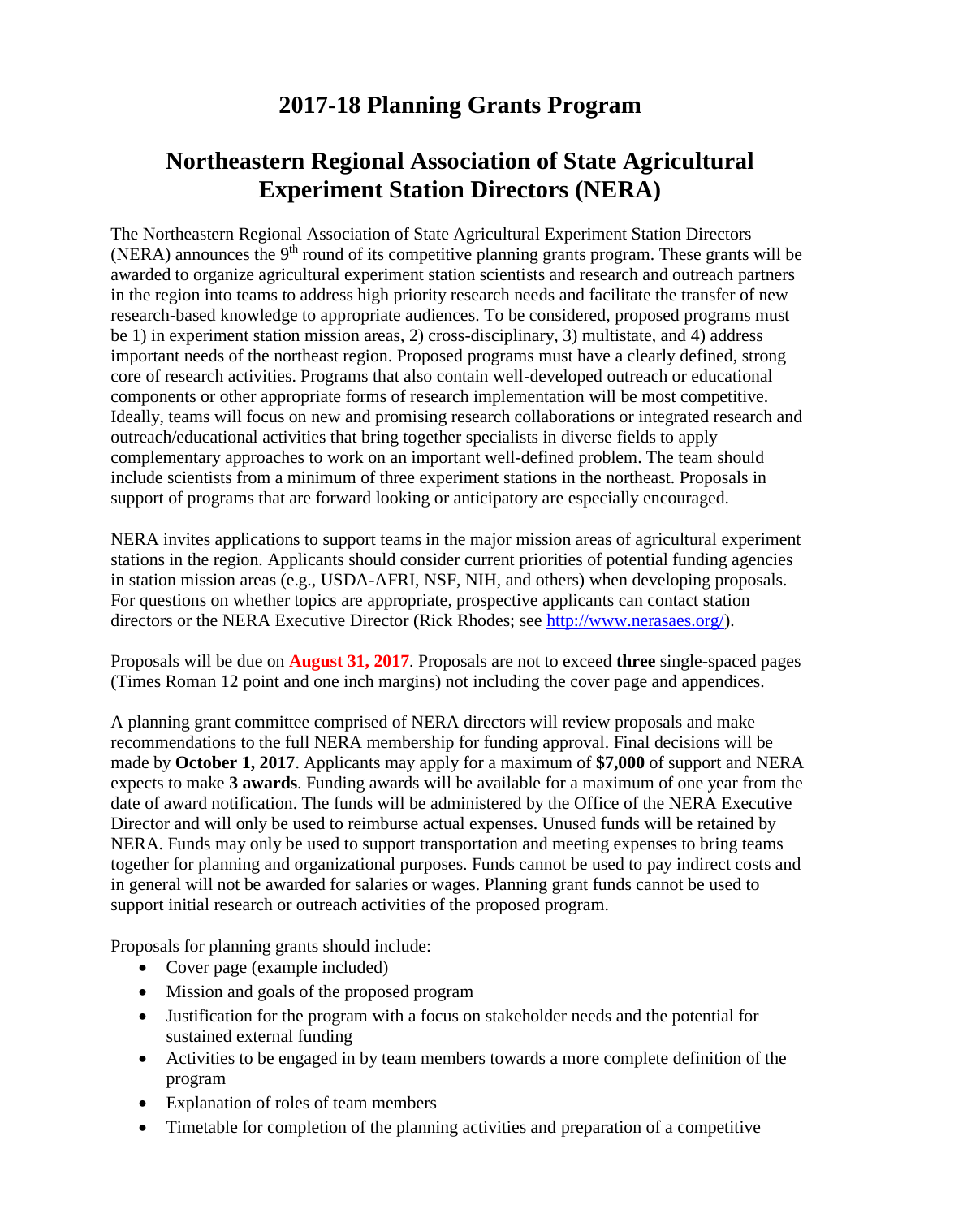proposal

- Budget for planning activities (travel, meeting expenses, etc.) not to exceed \$7,000
- A statement on whether NERA funding will provide opportunities to leveraging additional resources
- CV of Team Leader as an appendix (two page maximum) demonstrating track record of leading cross-disciplinary and/or multi-institutional collaborations

The specific criteria that will be used to evaluate proposals are:

- $(* = required element. Other elements are preferred only.)$ 
	- Addresses an important need in the region\*
	- Justification demonstrates stakeholder support for the project
	- Program has a strong research core\*
	- Substantial participation by researchers from three experiment station (minimum  $= 3$ )\*
	- Consistent with goals of competitive funding programs\*
	- Potential for sustained funding\*
	- Clearly defined planning activities\*
	- Well-developed outreach or educational components or other research implementation
	- Realistic timetable\*
	- Team members appropriate to proposed activities\*
	- Team leaders with demonstrated track record\*
	- Potential support (funding or other) from other entities
	- Well written and organized proposal that addresses all the required criteria satisfactorily\*

NERA expects that an outcome of a planning grant will be a proposal submitted to a major funding agency specified in the proposal. Grant recipients will be asked to provide a written report at the end of the grant period and subsequent periodic reports on the status of resulting proposals.

In order to provide guidance and feedback from the previous rounds of grant proposals, the following are reflect reviewer comments on those proposals:

- Goals not well defined
- Not clear what specific, major, or compelling issues will be addressed
- Priority not well established
- Needs not clearly justified; does this project have a clear stakeholder need or clear stakeholder support; what specific clientele will be served
- Not a strong team of AES scientists or a strong research program
- No specifics on what activities are being planned what are the key approaches to be used
- Strategy of individual proposal development and then consolidation not clear
- Proposed collaboration not well described
- Deliverables not clear
- Potential for sustainable funding not clear

Please submit planning grant proposals by close of business on **August 31, 2017** to David Leibovitz at [david\\_leibovitz@uri.edu.](mailto:dleibovitz@uri.edu)